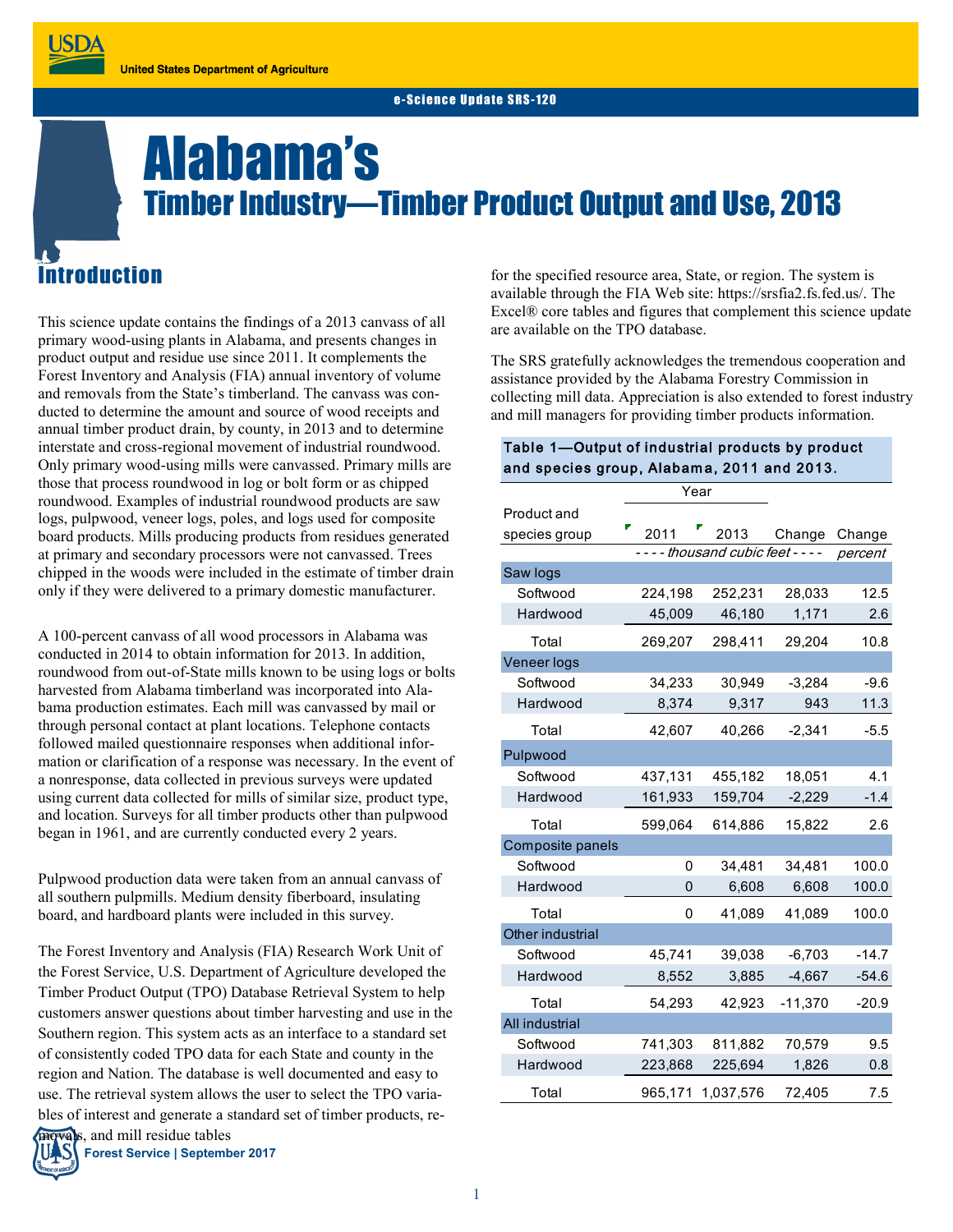## All Products

Industrial timber product output from roundwood increased 72.4 million cubic feet, or 8 percent, to 1,037.6 million cubic feet.

Output of industrial softwood roundwood products was up 10 percent, to 811.9 million cubic feet, while output of industrial hardwood roundwood products increased <1 percent to 225.7 million cubic feet (fig. 1).



Figure 1—Roundwood production for all products by species group and year, Alabama.

Pulpwood and saw logs were the principal roundwood products in 2013. Combined output of these two products totaled 913 million cubic feet and accounted for 88 percent of the State's total industrial roundwood output (fig. 2).

Total receipts at Alabama mills, which included roundwood harvested and retained in the State and roundwood imported from other States, was up 12 percent from 972.7 million cubic feet to 1,101.7 million cubic feet



Figure 2—Roundwood production by type of product, Alabama, 2013.

At the same time, the number of primary roundwood-using plants in Alabama declined from 115 in 2011 to 112 in 2013 (fig. 3). The number of sawmills decreased by 6, while the number of pulpmills, veneer, composite panel, and other miscellaneous mills remained stable.

Across all products, 85 percent of roundwood harvested was retained for processing at Alabama mills. Exports of roundwood to other States amounted to 154.9 million cubic feet, while imports of roundwood amounted to 219.1 million cubic feet making the State a net importer of roundwood.



Figure 3—Primary wood-using mills, Alabama, 2013.

### Pulpwood

Total pulpwood production increased 3 percent to 614.9 million cubic feet but accounted for 59 percent of the State's total roundwood TPO compared to 63 percent of total TPO in 2011. Softwood output was up to 455.2 million cubic feet; however hardwood output decreased to 159.7 million cubic feet (fig. 4). These were an increase from 2011 numbers of 4 percent and a decrease of 1 percent, respectively.

Eleven pulpmill facilities were operating and receiving roundwood in Alabama in 2013, one less than 2011. Total pulpwood receipts for these mills increased to 654.8 million cubic feet, accounting for 59 percent of total receipts for all mills.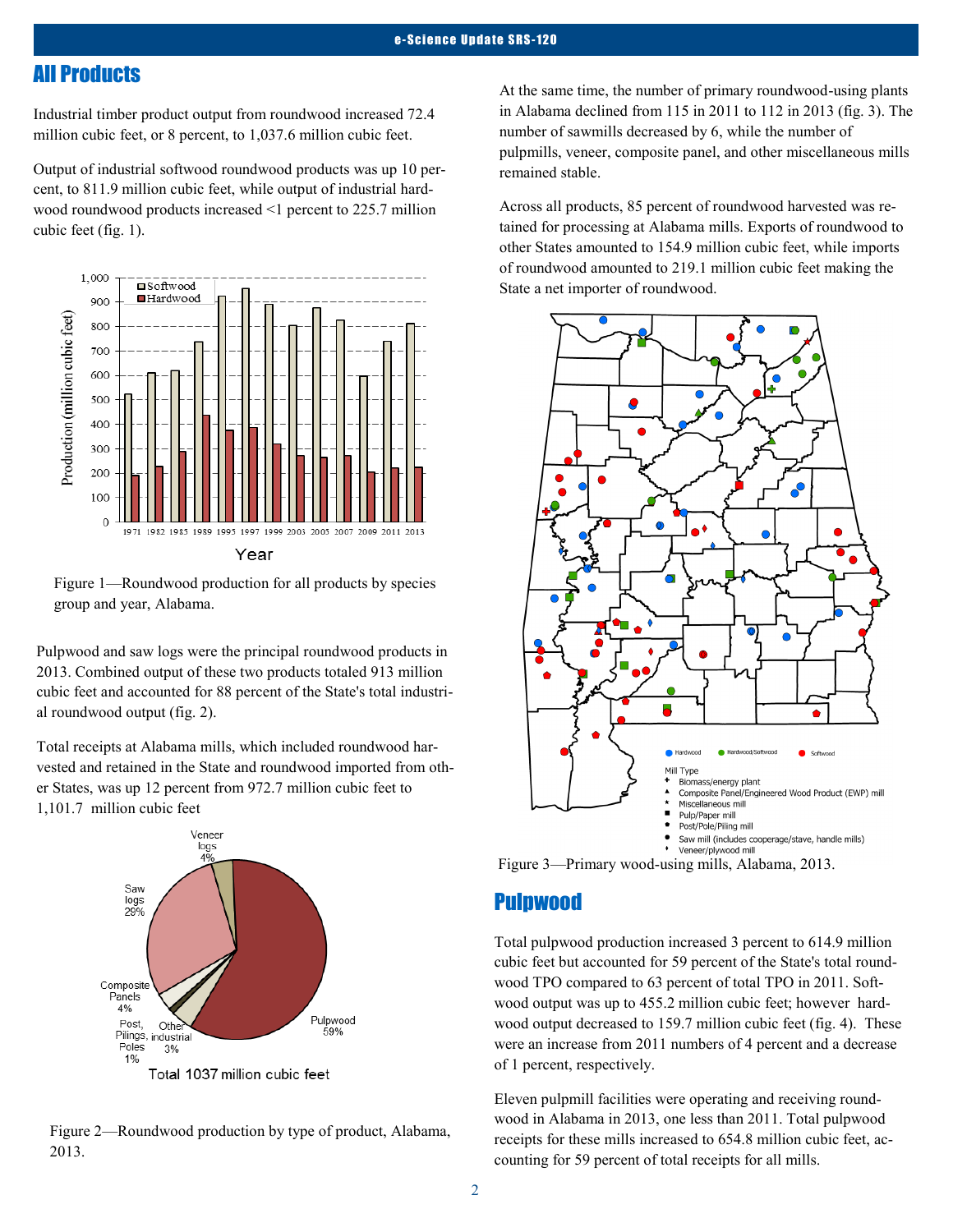

Figure 4—Roundwood pulpwood production by species group and year, Alabama, 2013.

Eighty-five percent of roundwood cut for pulpwood was retained for processing at Alabama pulpmills. Roundwood pulpwood accounted for 74 percent of total known exports and 71 percent of total imports.

## Saw Logs

Saw logs accounted for 29 percent of the State's total roundwood products. Output of softwood saw logs increased 13 percent to 252.2 million cubic feet, while that of hardwood saw logs was up 2 percent to 46.2 million cubic feet (fig. 5).



Figure 5 —Roundwood saw-log production by species group and year, Alabama, 2013.

In 2013, Alabama had 67 sawmills, 6 fewer mills than in 2011. Total saw-log receipts were up 40.6 million cubic feet to 311.1 million cubic feet. Softwood saw-log receipts increased 17 percent to 266.3 million cubic feet, while those of hardwoods were up 44 percent to 44.8 million cubic feet.

Alabama retained 91 percent of its saw-log production for within State manufacture, with saw-log imports exceeding exports by 12.7 million cubic feet in 2013.

# Veneer logs

Output of veneer logs in 2013 totaled 40.3 million cubic feet, a 5.5 percent decrease since 2011, and accounted for 4 percent of the State's total roundwood TPO volume. Output of softwood veneer logs decreased 10 percent to 30.9 million cubic feet, while that of hardwood veneer logs increased 11 percent to 9.3 million cubic feet (fig. 6).

In 2013, Alabama had 11 veneer mills, 1 fewer than 2011. Receipts of veneer logs increased 5 percent to 35.1 million cubic feet. Softwood veneer log receipts decreased 2 percent to 23.9 million cubic feet, while those of hardwoods were up 21 percent to 11.2 million cubic feet.



Figure 6—Roundwood veneer-log production by species group and year, Alabama, 2013.

# Other Industrial Products

Roundwood harvested for other industrial uses such as poles, posts, mulch, residential firewood, industrial fuel, logs for log homes, composite panels, and all other industrial products totaled 84 million cubic feet. Softwood made up 88 percent of the other industrial products volume.

The number of plants producing other industrial products totaled 22 in 2013. Combined receipts of other industrial products from softwood and hardwood totaled 100.7 million cubic feet. Industrial fuel accounted for 43.3 million cubic feet, or 43 percent, of receipt volume for this category.